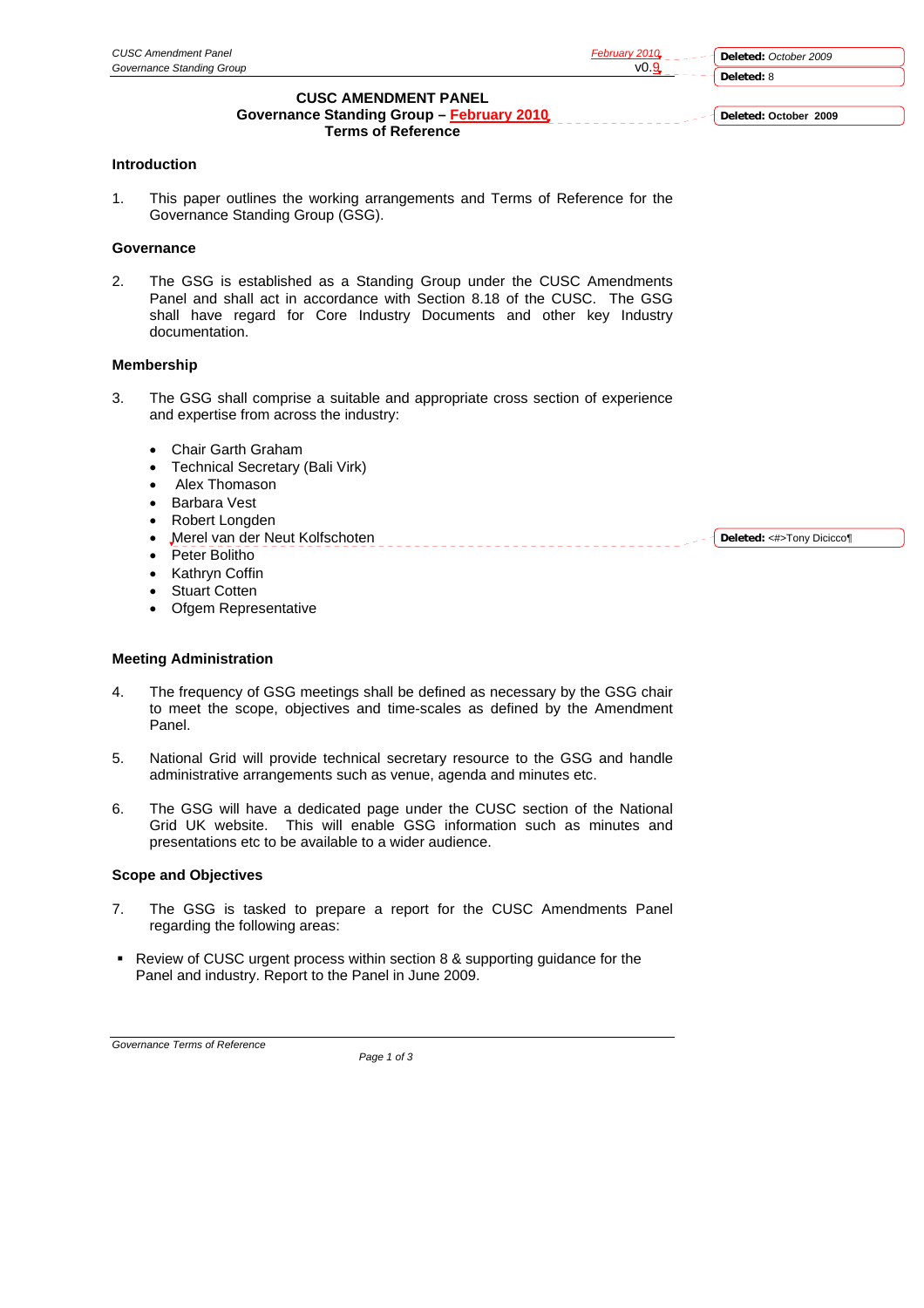- **Deleted:** 8
- Review of the new CUSC Amendment Process introduced by CAP160 in light of the Transmission Access amendments. In terms of what worked well and any suggestions for improvements, e.g. Working Group vote process, alternatives in relation to unsupported proposals going forward to consultation, consultation process, templates etc
- Support the CUSC Panel in relation to Ofgem's Industry Code Governance Review as directed by the CUSC Panel, including but not limited to:
	- o Support the National Grid CUSC representative at the Code Administrators Working Group and develop ideas and suggestions.
	- o Develop and recommend practical advice to improve transparency and accessibility for all parties in particular new parties
	- o Prepare draft responses to ICGR consultations and other related consultations for consideration by the CUSC Panel
- Review process for dealing with private and confidential responses
- Review the current CUSC provisions for Working Group membership and nomination process
- Review of current practices to ensure good industry practice, linked with supporting Ofgem's development of Code of Practice in the Code Administrators Working Group.
- Review the process of CUSC and charging methodology interaction in light of the Transmission Access amendments.
- Review the process for determining implementation dates and the transition process
- Consider and make recommendations regarding the relevance and operation of post implementation evaluations
- Consider the issues associated with the applicability and relevance of analysis undertaken during the process before a decision is made by the Authority
- Review the validity and rejection of new Amendment Proposals including the option of the CUSC Panel being able to refer a proposal to a Standing Group to understand / define the issue further. The ability for the Panel to manage new Amendment Proposals with existing workload.
- Review the role of Standing Groups going forward including the ability to undertake Consultations on draft proposals to obtain industry opinion prior to raising an Amendment.
- General review of the governance section to identify areas which will aid efficiency and transparency e.g. replacing existing Progress Report and Amendment Register and clarify of Section 8.
- 8. It should be noted that, in accordance with Section 8 of the CUSC, the GSG as a standing group under the Amendment Panel, cannot itself propose an amendment to the CUSC.

*Governance Terms of Reference*